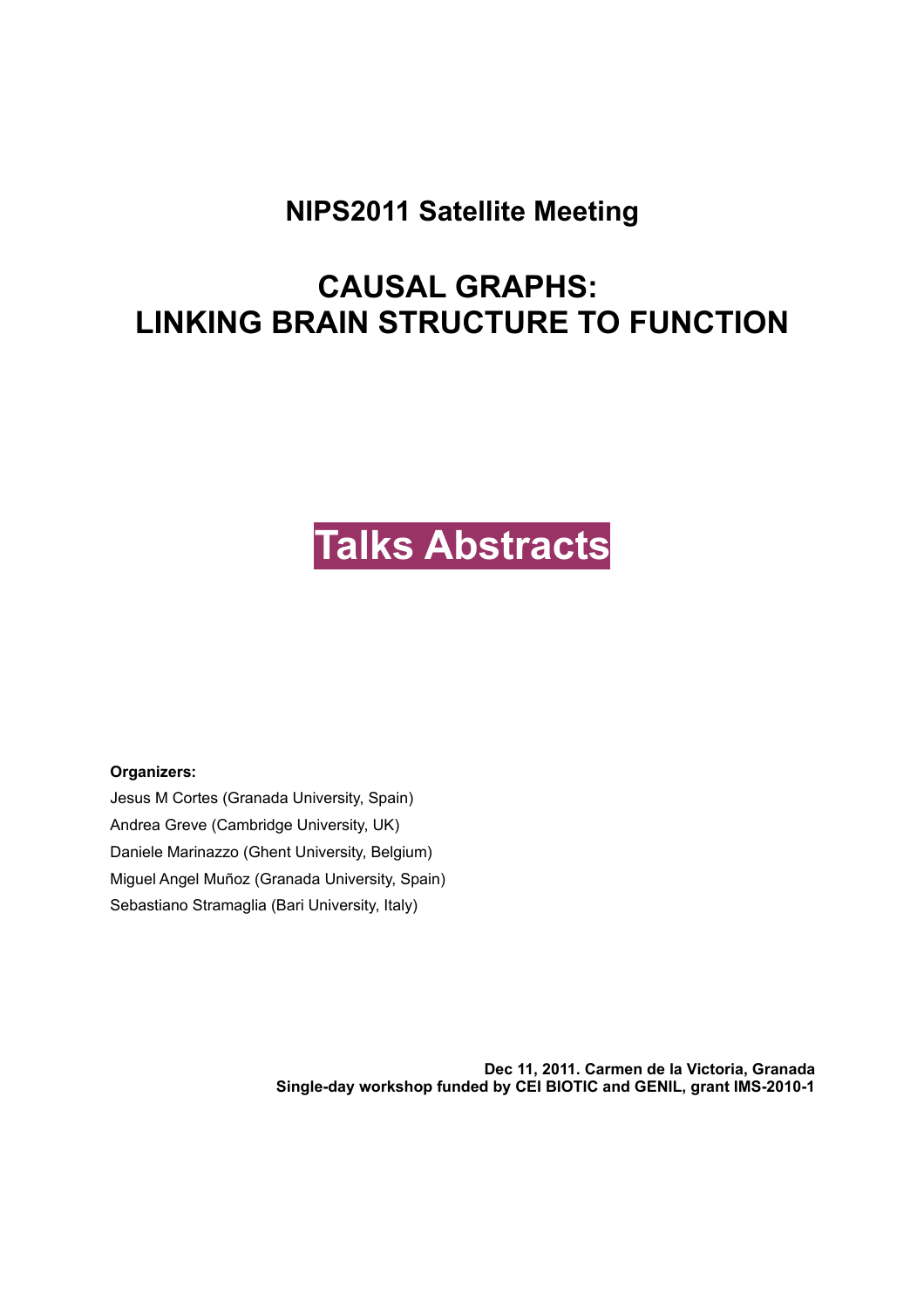#### $\bm{\mathsf{Michael Besserve^1, Bernhard Schölkopf^1, Nikos K Logothetis^1.2}$  and <u>Stefano Panzeri</u> $^3$

<sup>1</sup> Max Planck Institute for Biological Cybernetics, Tübingen, Germany

<sup>2</sup> Division of Imaging Science and Biomedical Engineering, University of Manchester, United Kingdom

<sup>3</sup> Robotics, Brain and Cognitive Sciences Department, Italian Institute of Technology, Genova, Italy

#### **Causality analysis in information flow from cortical time series**

I will describe an approach that we developed for a robust estimation of transfer entropy from time series of simultaneously recorded extracellular cortical recordings. I will also describe the application of these methods to evaluate the role of synchronization of neural activity in the gamma (40-100 Hz) frequency range in the spatial propagation of cortical information.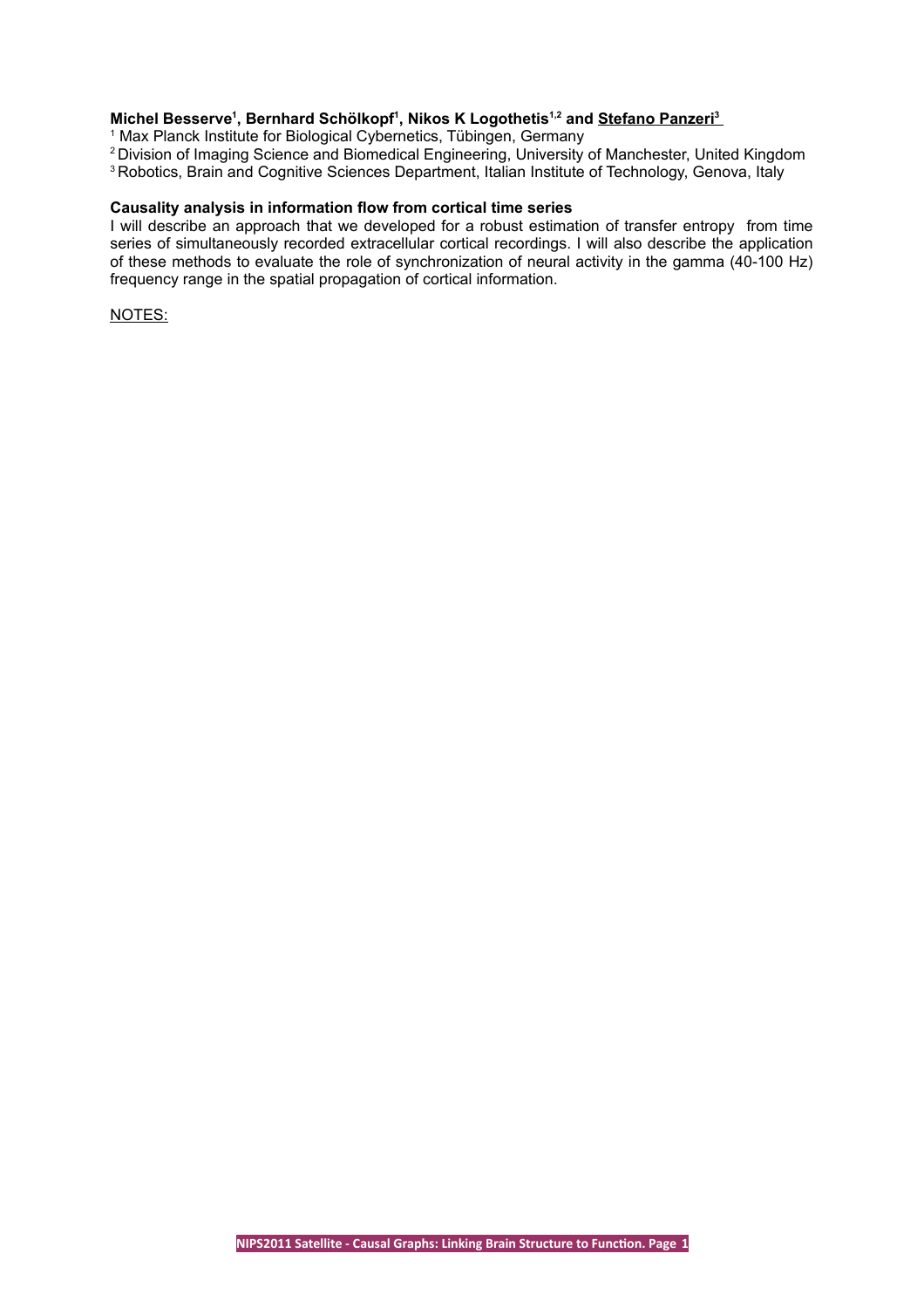#### **Bert Kappen**

SNN, Radboud Universiteit Nijmegen

#### **The variational Garrote**

I present a new solution method for sparse regression using \$L 0\$ regularization. The model introduces a sparseness mechanism in the likelihood, instead of in the prior, as is done in the spike and slab model. The posterior probability for  $s$  is is computed in the variational approximation. The variational parameters appear in the approximate model in a way that is similar to Breiman's Garrote model. I refer to this method as the variational Garrote (VG). The VG is compared numerically with the Lasso method and with ridge regression. Numerical results on synthetic data show that the VG yields more accurate predictions and more accurately reconstructs the true model than the other methods. The naive implementation of the VG scales cubic with the number of features. By introducing Lagrange multipliers we obtain a dual formulation of the problem that scales cubic in the number of samples, but close to linear in the number of features, which is more efficient large applications where the number of samples is smaller than the number of features.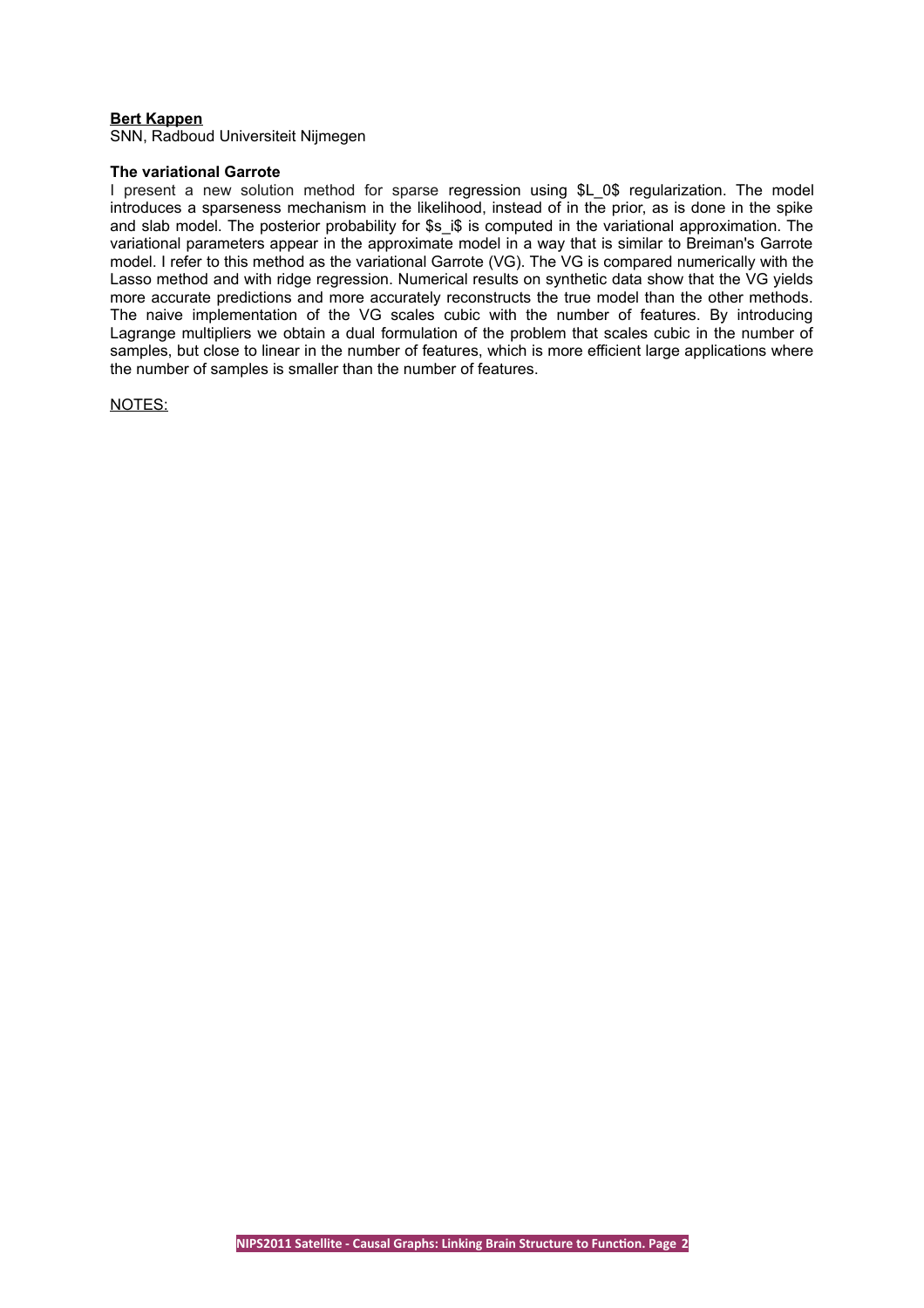#### **Bjorn Roelstraete and Yves Rosseel**

Department of Data Analysis, Faculty of Psychology and Pedagogical Sciences. University of Gent, Belgium

#### **Causal effects between brain regions: existence and quantification**

A simulation study was set up to replicate the findings by Guo et al [1]. In that paper, conditional and partial G-causality were compared using an extensively applied toy model in Granger tests that was extended in a way that each time series had an exogenous input and a latent variable to them. The influence of these exogenous inputs and latent variables was examined on the performance of conditional and partial G-causality in retrieving the true underlying network. The conclusion of the authors was that, although partial G-causality could only theoretically fully eliminate the influence of latent variables and exogenous inputs in the case where this influence is equal over all variables, it outperformed conditional G-causality in many other cases. Our replication tries to find an answer why the authors found negative partial Granger causality estimates and what the influence on the results was of using a model based parametric bootstrap to construct confidence intervals. We analyzed our results using a non-parametric bootstrap on the one hand and classical parametric inference on the other. First of all, we did not find any negative estimates for the partial G-causality measure and support this finding theoretically. Based on the bootstrap method we found that, although partial Gcausality better controls for false positives than conditional G-causality in some cases, it does not always outperform the latter method. Based on the classical parametric inference, partial G-causality holds exactly the same results as conditional G-causality. We argue that the (non) parametric method that is used to analyze G-causality has more influence on the results than the choice between partial and conditional G-causality. This reduces the importance of partial G-causality for the applied user.

[1] Guo, S. et al., J Neurosci Meth, 172:79-93, 2008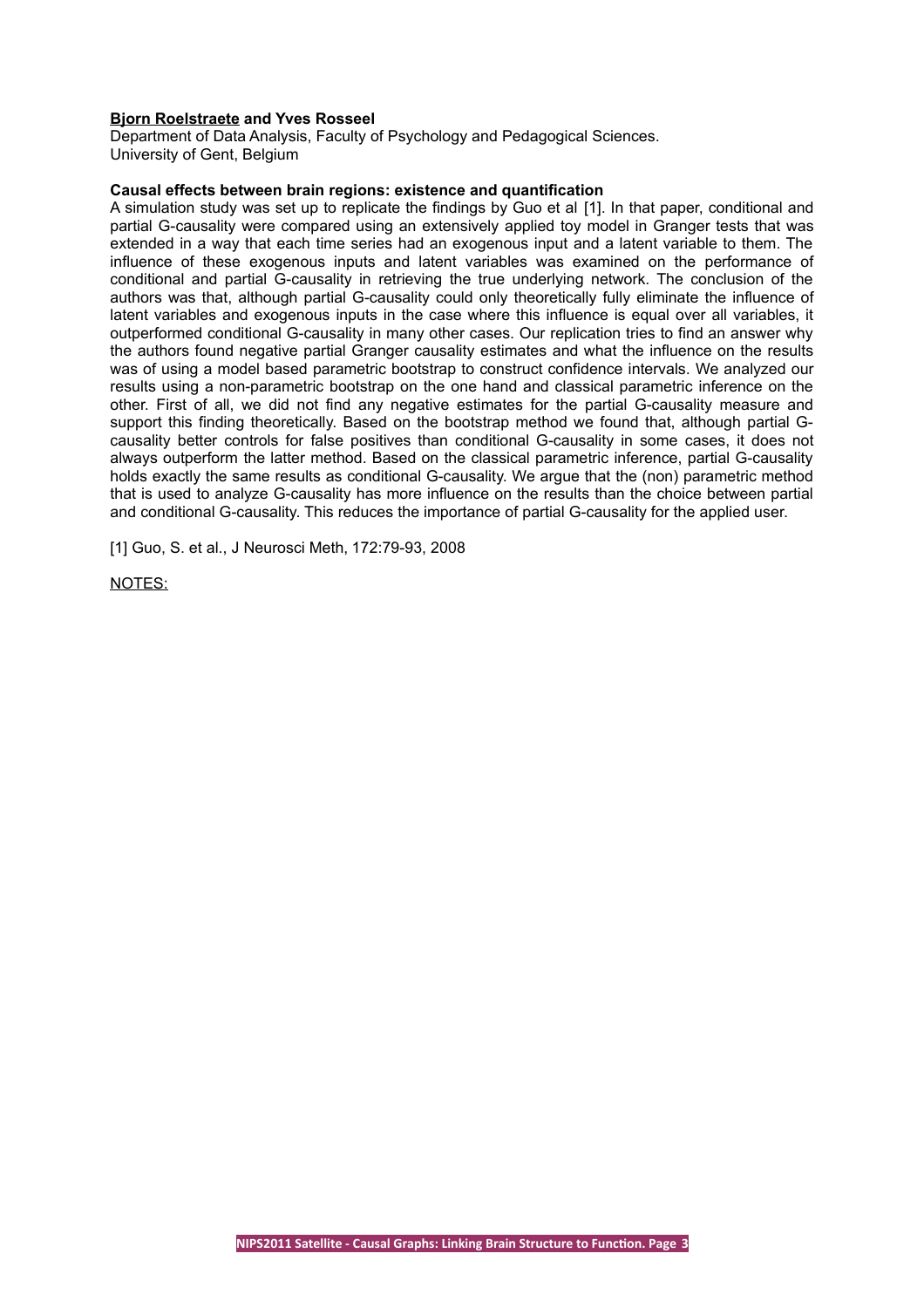#### **Stefan Haufe<sup>1</sup> , Klaus-Robert Mueller<sup>1</sup>and Guido Nolte<sup>2</sup>**

<sup>1</sup> Berlin Institute of Technology, Machine Learning Group

<sup>2</sup> Fraunhofer Institute FIRST, Berlin, Intelligent Data Analysis Group

#### **New methods for EEG source connectivity analysis**

The EEG-based analysis of directed ("causal") information flow between brain regions is hindered by the fact that the signals related to electrical activity in source brain regions are mixed into the EEG sensors due to a process called volume conduction. We here assess relevant approaches to EEG based connectivity analysis on simulated EEG data, which are realistically generated as linear mixtures of interacting sources. We observe that most of the tested methods are not able to determine the connectivity structure of the underlying sources because either the effect of source mixing is neglected or the assumptions made to estimate the underlying sources are inappropriate for source connectivity analysis. We present two novel approaches to obtain source estimates that overcome theoretical and practical shortcomings of existing approaches. S-FLEX [1] is an inverse source reconstruction methodology, which is able to recover multiple source of arbitrary shape and depth, and is applicable to entire time series. SCSA [2] is a blind source separation (BSS) technique, which estimates the underlying brain sources and their mixing patterns jointly under the assumption of a sparse connectivity structure of the sources. We demonstrate that the specific assumption made by S FLEX and SCSA are the key to correct source connectivity determination in our simulation. Finally, we analyze information transfer between sources of the human alpha rhythm during rest. Here we observe that neither the strength of the sources nor the corresponding interaction patterns are exclusively symmetric, which supports the hypothesis of a consistent dominant laterality in the studied population.

[1] S. Haufe et al., NeuroImage, 54:851-859, 2011

[2] S. Haufe et al., IEEE Trans Biomed Eng, 57:1954-1963, 2010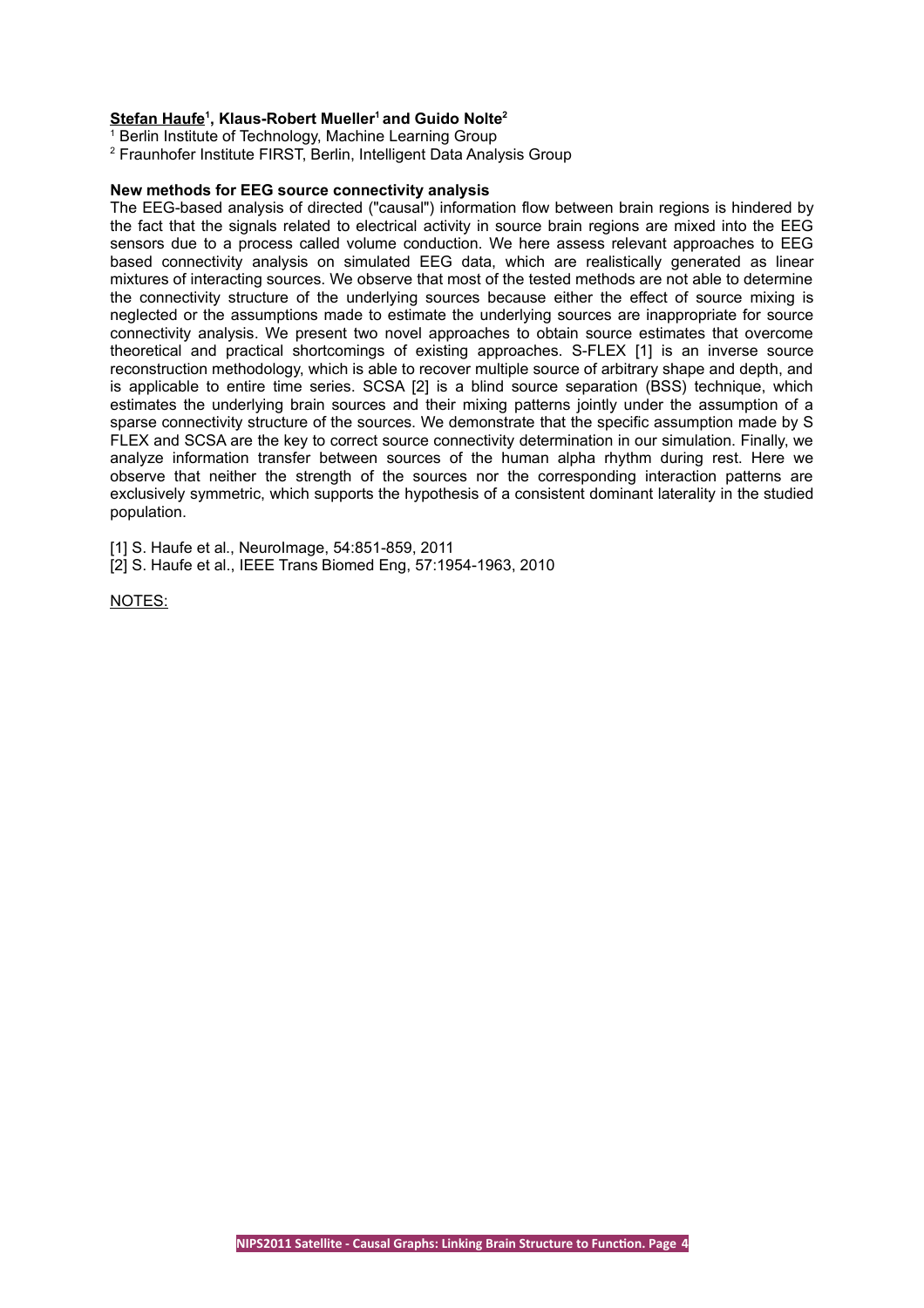#### **Daniele Marinazzo<sup>1</sup> , Mario Pellicoro<sup>2</sup> , Sebastiano Stramaglia<sup>2</sup>**

<sup>1</sup> Department of Data Analysis, Faculty of Psychology and Pedagogical Sciences.

University of Gent, Belgium

<sup>2</sup> Department of Physics, University of Bari, Italy

#### **Causal information approach to coping with a large number of variables**

Granger causality has become the method of choice to determine whether and how two time series exert causal influences on each other. This approach is based on prediction: if the prediction error of the first time series is reduced by including measurements from the second one in the linear regression model, then the second time series is said to have a causal influence on the first one. From the beginning it has been known that if two signals are influenced by third one that is not included in the regressions, this leads to spurious causalities, so an extension to the multivariate case is in order. Conditional Granger causality analysis (CGCA) has been proposed to correctly estimate coupling in multivariate data sets. Sometimes though, a fully multivariate approach can entrain problems which can be purely computational but even conceptual: in presence of redundant variables the application of the standard analysis leads to under-estimation of causalities. We will address the problem of partial conditioning to a limited subset of variables, in the framework of information theory. We will show that, in many instances, conditioning on a small number of variables, chosen as the most informative ones for the driver node, leads to results very close to those from the multivariate analysis. This is particularly relevant when the pattern of causalities is sparse.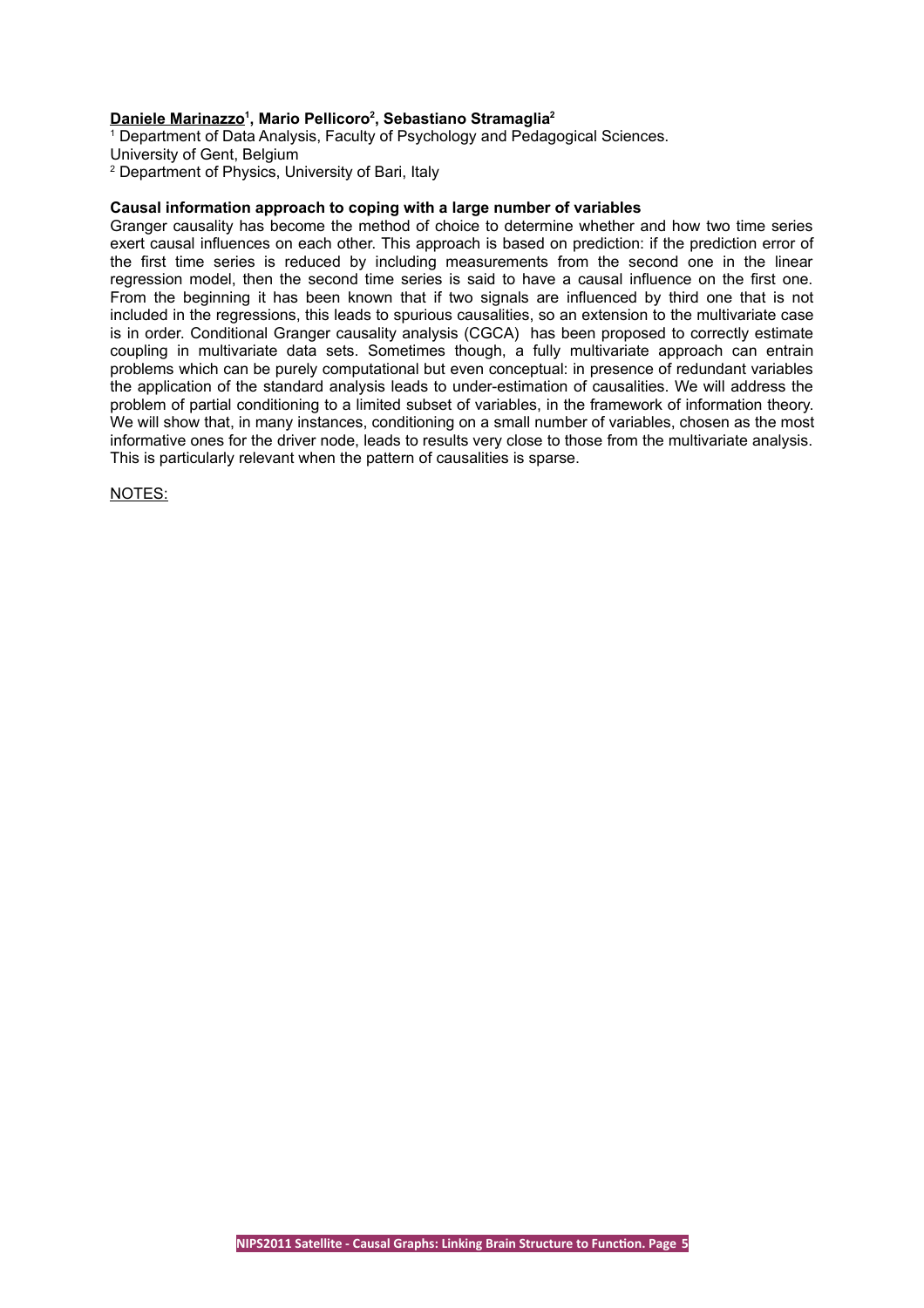#### **Jan Kujala<sup>1</sup> , Julien Jung1,2, Romain Bouet<sup>1</sup> and Karim Jerbi<sup>1</sup>**

1 Lyon Neuroscience Research Center, INSERM U1028 - CNRS UMR5292, Lyon, France

#### 2 Department of Epileptology and Functional Neurology, Neurological Hospital, Lyon, France

#### **Characterization of epileptogenic networks by means of Granger Causality**

In epileptogenic networks, it is relatively common that the onset and peak times of epileptic discharges show systematic temporal shifts across brain regions. This phenomenon suggests the spread of the discharges between regions, and that it could be possible to use methods that are based on predicting the behavior of one time-series from another to both identify and characterize epileptogenic networks. We applied Granger Causality (GC) on intracranial EEG data, recorded from 4 patients during multiple seizures (3-8 across patients), to evaluate the patterns of causal influences across the recording sites. We found that significant GC occurred systematically across distant brain regions during epileptic discharges, and that this phenomenon was reproducible across both seizures and patients. Moreover, we found that the evaluation of GC across all possible recording sites led to reliable identification of the key regions of the epileptogenic networks, in agreement with the expert clinical evaluation. These findings suggest that GC could be a useful measure in determining epileptogenic networks and also help to identify brain regions critical for seizure onset.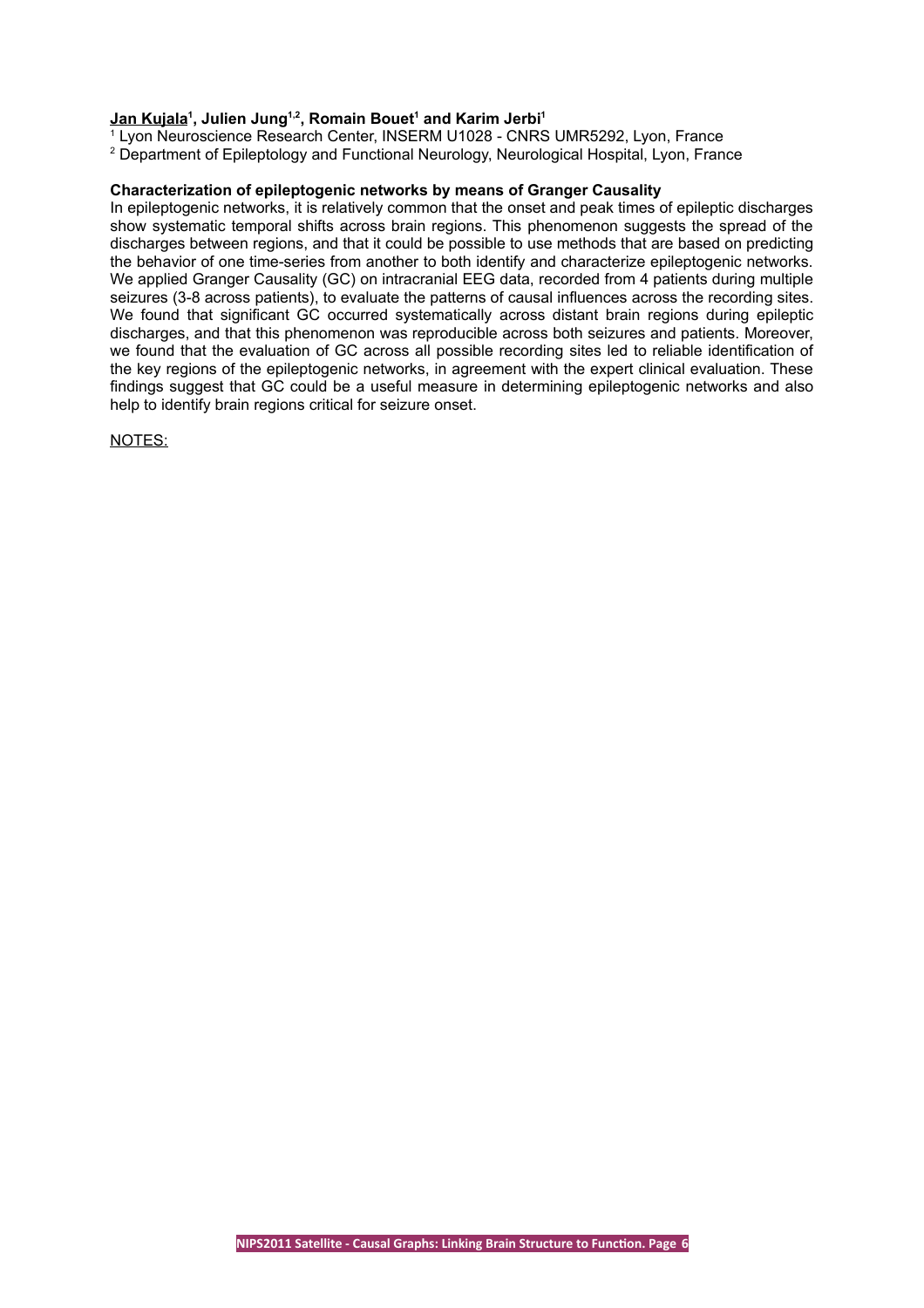#### **Daniel Chicharro and Anders Ledberg** Computational Neuroscience Group

Dept. of Information and Communication Technologies, Universitat Pompeu Fabra, Barcelona, Spain

#### **Causal effects between brain regions: existence and quantification**

The causal influence one brain region exerts over another has been studied using approaches such as Granger Causality and Dynamic Causal Modeling. These approaches provide principled ways to infer the existence of causal interactions and to model these interactions, respectively. However, none of these methodologies specifically consider the results of the causal interactions, that is, they do not consider the actual dynamic impact of the causal interactions (i.e. the causal effects). We argue that the causal effects should constitute the basis for quantification of the causal influence between brain regions. Here we build on the interventional definition of causal effect introduced by Judea Pearl to suggest a definition of causal effect appropriate for causal interactions between brain regions. Using this definition, we indicate that the structure of the causal graph imposes constraints on the existence of such causal effects. An important conclusion from this work is that the inference of the causal structure and the quantification of causal effects are different tasks with different requirements. Importantly, we show that only under particular circumstances can the question "Which is the causal effect of region X on region Y" be given a meaningful answer.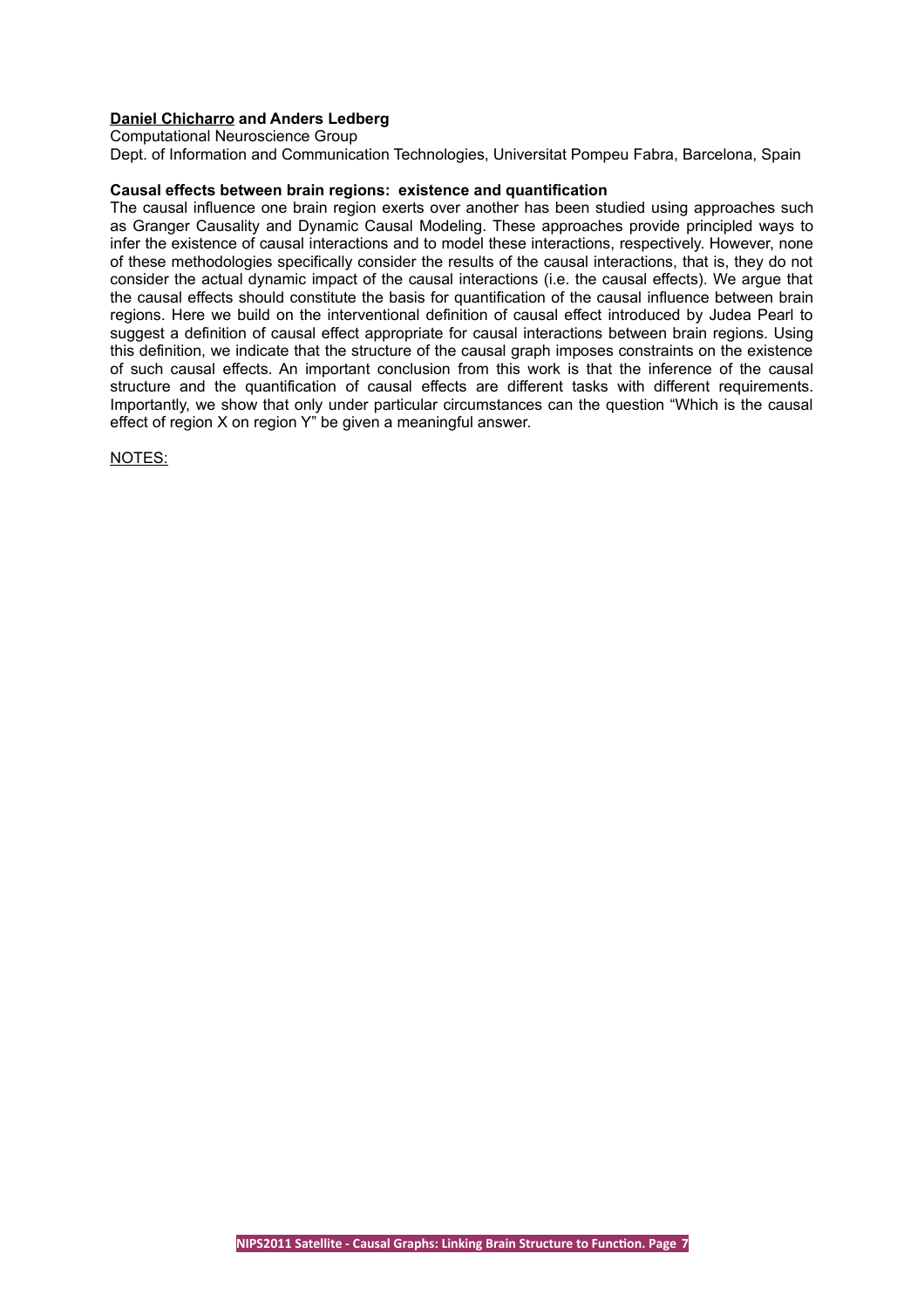#### **Shahar Jamshy1,3, Keren Rosenberg2,3, Itzhak Fried2,4, Talma Hendler2,3, Nathan Intrator<sup>4</sup>**

<sup>1</sup> Balvatnik School of Computer Science, Tel Aviv University, Tel Aviv, Israel

<sup>2</sup> Sackler Faculty of Medicine, Tel Aviv University, Tel Aviv, Israel

<sup>3</sup> Functional Brain Center, Wohl Institute for Advanced Imaging, Sourasky Medical Center, Tel Aviv, Israel

4 EEG and Epilepsy Unit, Tel-Aviv Sourasky Medical Center, Tel Aviv, Israel

#### **Band-limited Granger causality analysis of human electrocorticography (EcoG)**

Frequency bands in electrical brain signals are believed to represent different underlying neural processes, possibly correlating with distinct mental states. As contemporary neuroimaging research concentrates on investigating functional networks in the brain, an analysis method that identifies the direction of information processing (i.e. causal relation) within and between the networks in specific frequency bands is in demand. Granger causality (G-causality) analysis, a statistical concept of causality based on prediction which was originally developed for economics, has, in the last few years, become popular as a tool for exploring causal relations in brain signals. While G-causality was initially used on unfiltered EEG data, the next natural step was to extend this method to specific frequency bands. However, attempts to employ G-causality to band-limited EEG data exposed serious reliability issues as discussed in recent work [1]. The authors further suggested an alternative method termed band-limited G-causality, though have not demonstrated it empirically. We investigate the use of this new approach, confronting various implementation issues, and apply it to ECoG data acquired in epileptic patients. Specifically, we demonstrate the causal relations, in the gamma and alpha bands, between electrodes situated in the lateral and the medial pre-frontal cortex with regard to internally vs. externally generated action planning.

[1] Barnett, L., Seth, A.K.: Behaviour of Granger causality under filtering: Theoretical invariance and practical application. Journal of Neuroscience Methods 201(2), 404-419 (Oct 2011)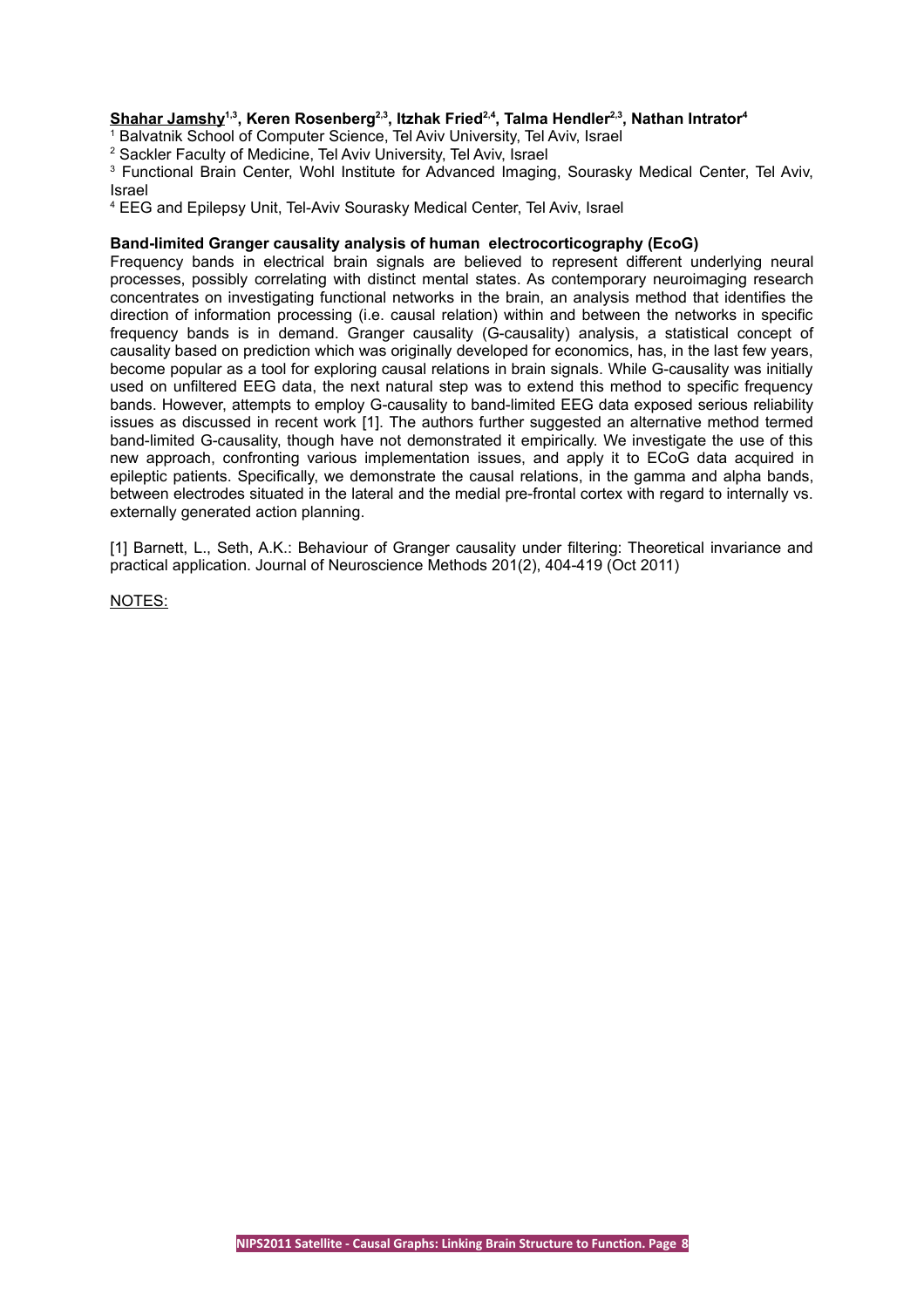#### **Karim Jerbi**

Brain Dynamics and Cognition Team, Lyon Neuroscience Research Center (LNRC) INSERM U1028 / CNRS UMR5292 / University Lyon I

#### **Measuring long-range neuronal coupling with Magnetoencephalography and intracranial EEG: From basic neuroscience to clinical applications**

Local and long-distance neural synchronization play a key role in mediating behavior. Although neuroimaging studies continue to play a fundamental role in the study of large-scale networks, the fine-scale temporal and oscillatory properties of such networks need to be investigated with high (millisecond) temporal resolution. I will present data using invasive and non-invasive electrophysiological techniques that investigate oculomotor behavior and visuomotor control. First, using Magnetoencephalography (MEG) we address the role of cerebral oscillations and long-range cortico-cortical coupling in mediating continuous visuomotor control. Beyond providing direct links between cortical activity and hand movement kinematics, our data reveal task-specific modulations of large-scale parieto-frontal activations across multiple frequency bands. In a separate study, we used intracranial EEG (iEEG) to record directly from various brain structures in implanted epilepsy patients while they performed a delayed saccade paradigm. Our findings suggest that local high gamma (60 140 Hz) power and long-range coupling in the alpha range (8-12 Hz) might play a fundamental role in oculomotor planning and saccade execution. Finally, I will present recent findings from our group that illustrate the utility of using Granger Causality to examine the propagation of epileptic discharges throughout epileptogenic networks during seizures.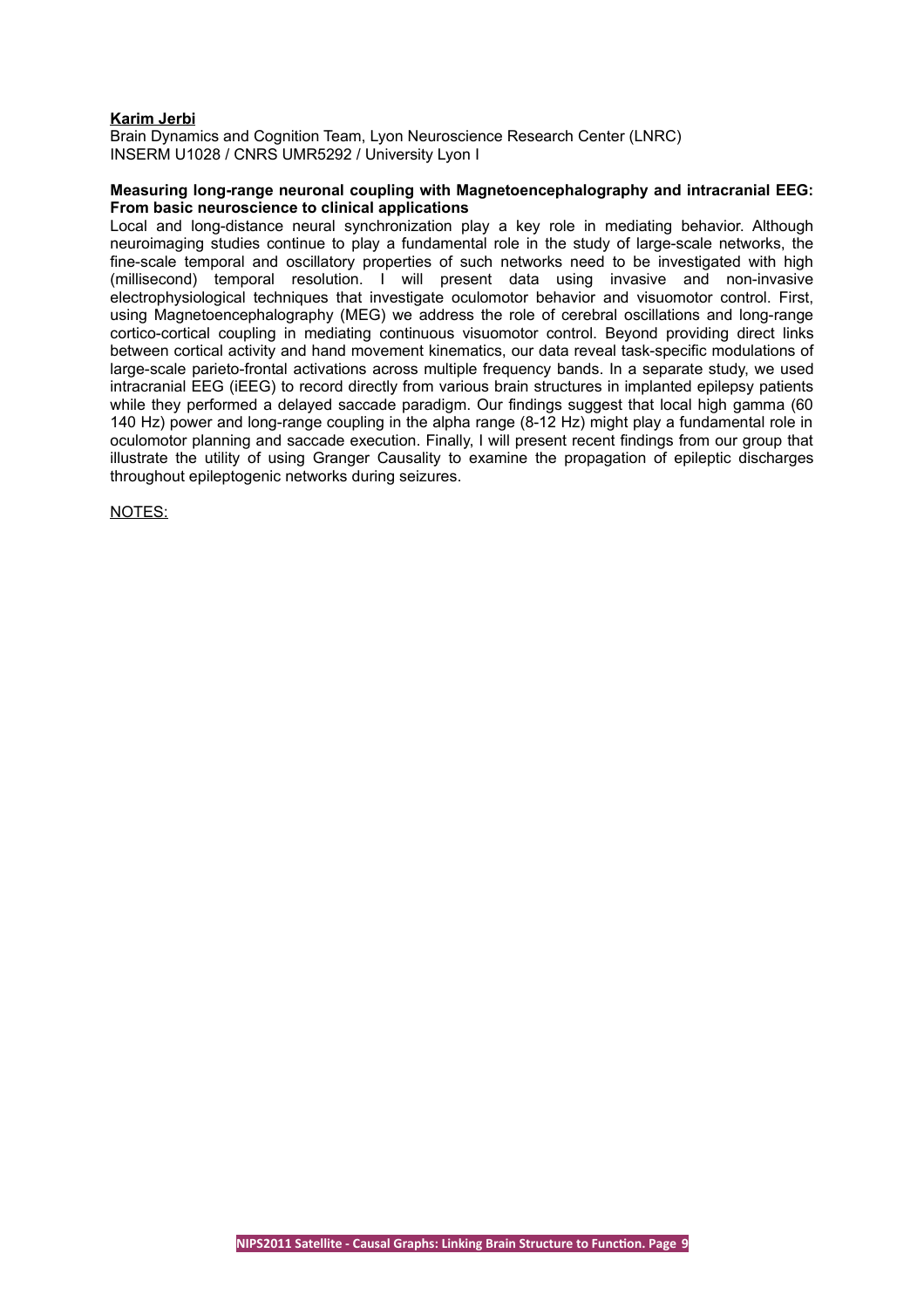#### **Markus Kaiser**

University of Newcastle, UK

#### **The human connectome**

The human brain consists of connections between neurons at the local level and of connections between brain regions at the global level (Kaiser, 2011) . The study of the entire network, the connectome, has become a recent focus in neuroscience research. Using routines from physics and the social sciences, neuronal networks were found to show properties of scale-free networks, making them robust towards random damage, and of small-world systems leading to better information integration. First, I will describe novel results concerning the hierarchical and modular organization of neural networks. Second, I will report on the role of hierarchical modularity on activity spreading. Importantly, low connectivity between modules can provide bottlenecks for activity spreading. Limiting activity spreading is crucial for preventing epileptic seizures. Indeed, connectivity between modules is increased in epilepsy patients which could explain the rise of large-scale synchronization. Finally, unlike other networks, the nodes and edges of brain networks are organized in three-dimensional space. This organization is non-optimal concerning wiring length minimization but more optimal concerning the reduction of path lengths and thus delays for signal propagation (Kaiser & Hilgetag, 2006). Together, these findings indicate that multiple constraints drive brain evolution leading to nonoptimal solutions when only single factors are observed. I will discuss how these structural properties influence neural dynamics and how they arise during evolution and individual brain development (Varier & Kaiser, 2011).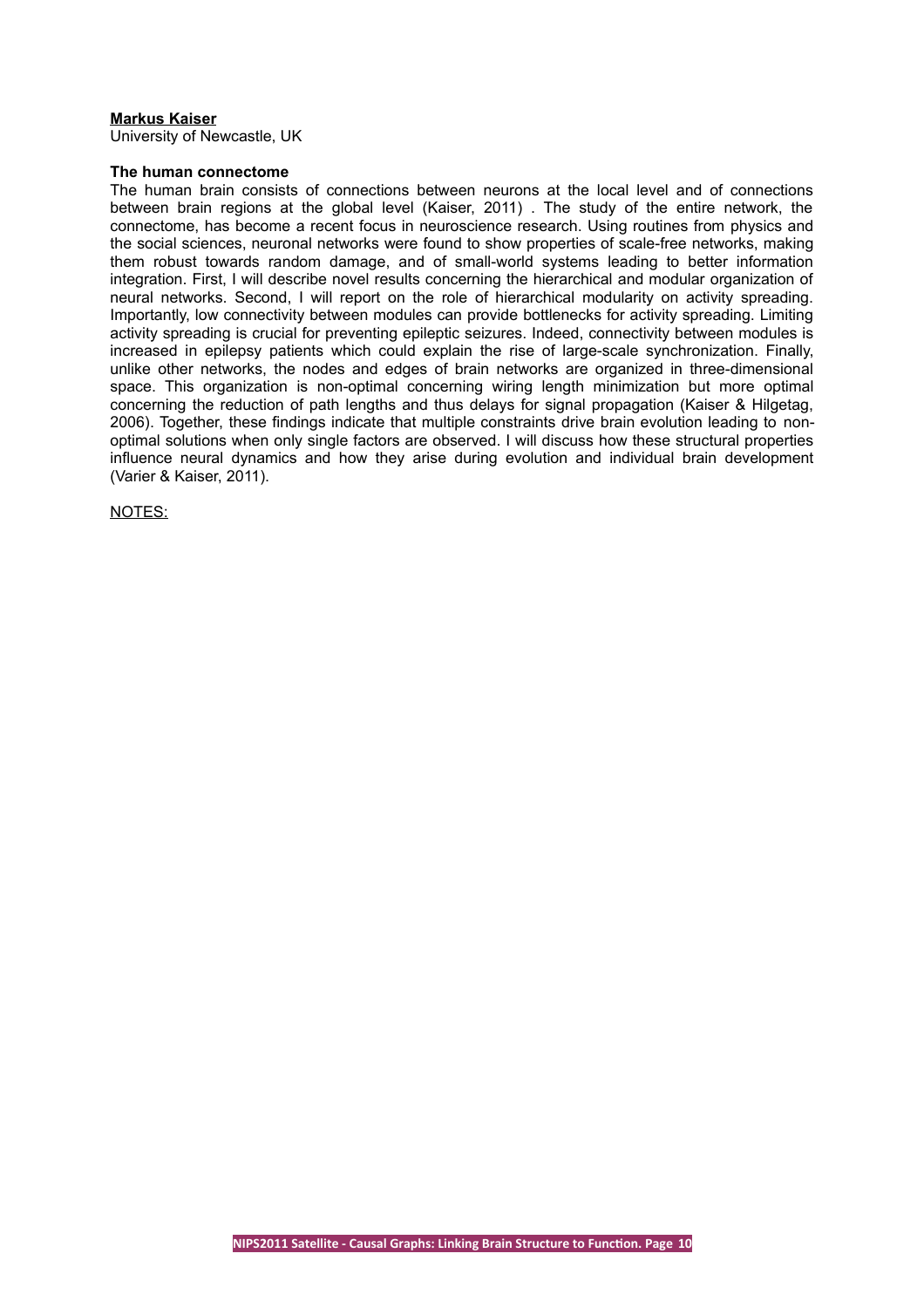#### **M Wibral<sup>1</sup> , P Wollstadt<sup>1</sup> , F Siebenhühner1,2, M Lindner1,3, R Vicente<sup>4</sup>**

<sup>1</sup> MEG Unit, Brain Imaging Ctr., Goethe Univ., Frankfurt, Germany

- <sup>2</sup> Complex Systems Group, Department of Physics, University of California, Santa Barbara, USA
- <sup>3</sup> Ctr. for Econ. and Neuroscience, Univ. of Bonn, Germany
- <sup>4</sup>Frankfurt Inst. for Advanced Studies, Goethe Univ., Frankfurt, Germany

#### **Combining interaction-latency reconstruction based on transfer entropy with graph-theoretical approaches to prune neural connectivity graphs**

Transfer entropy (TE) is an information-theoretic, model-free way to determine directed interactions between signals. Its inherently non-linear nature makes it especially suitable for the analysis of complex dynamical systems such as neural networks. Here, we suggest a novel TE-estimator that takes neuronal interaction delays into account explicitly. We demonstrate that this estimator together with optimization of the delay embedding based on the local constant predictor described by Ragwitz and Kantz (Phys Rev E, 2002) is capable of recovering interaction delays for a large variety of interaction types such as threshold and quadratic coupling and also multiplicative modulatory coupling. Under certain constraints these reconstructed delays can be combined in a graph-theoretical approach to indicate putative indirect connections in bivariate analyses. We present data on detection accuracy and the scaling behavior of the graph-theoretical approach. We also demonstrate the application of the proposed method to indicate indirect interactions in simulated data, LFP data from the turtle brain, and reconstructed neuronal source signals from Magnetoencephalographic (MEG) recordings. Last, we present the open source toolbox TRENTOOL, that packages parameter and TE estimation functions with statistical routines and the graph-timing algorithms in a user-friendly way.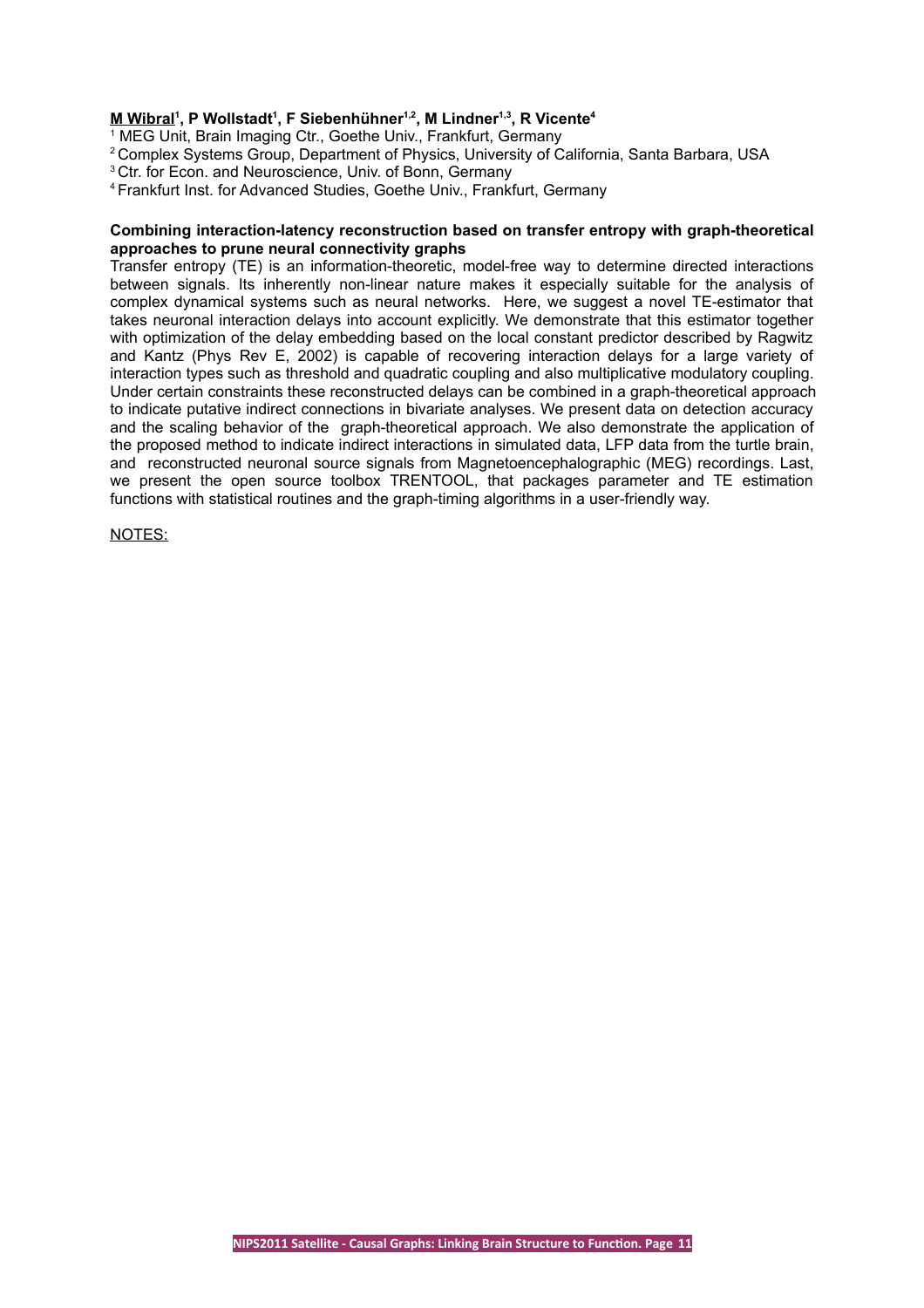#### **Jaime Gómez Ramirez<sup>1</sup> , Ricardo Sanz<sup>1</sup> , Manuel G. Bedia<sup>2</sup>**

<sup>1</sup> Universidad Politécnica de Madrid, Spain

<sup>2</sup> Universidad de Zaragoza, Spain

#### **Explaining the causal link between place cells and grid cells with Category Theory**

Graph theory is an imperialistic tool that is pervasively used in a number of scientific fields ranging from financial economy to genomics and ecology. It allows to represent pairwise correlations among variables as edges connected to nodes. However, graph theory might fall short to understand the underlying causal principles which produce the correlation network. Tools for causal analysis like Bayesian networks or linear regression models still rest on graphs to describe causal relations. Category theory and graph theory are strongly intricated. Ehresmann [1] has demonstrated that a category is a (directed) graph plus an internal composition of arrows; and conversely a graph generates the category of its paths, obtained just by adding its paths as new edges (with the convolution as composition). Here we propose a new theoretical framework based on category theory, aiming to shed some light on the causal link between place cells in the hippocampus and grid cells in the medial entorhinal cortex. The theory developed by the authors in [2], is implemented in a computational model that simulate and predict the emergence of place fields. The paper's rationale is to study the effect in injecting the concepts of co-product and colimit from category theory, providing an alternative to orthodox computational models of spatial representation in the hippocampus.

[1] A.C. Ehresmann and J-P. Vanbremeersch. Memory Evolutive Systems: Hierarchy, Emergence, Cognition. Elsevier, 2007.

[2] J Gomez-Ramirez and R Sanz. Hippocampal categories: A mathematical foundation for navigation and memory. In C Hernandez, Ricardo S, J Gomez-Ramirez, L Smith, A Hussain, A Chella, and I Aleksander, editors, From Brains to Systems, volume 718 of Advances in Experimental Medicine and Biology, pages 149–164. Springer New York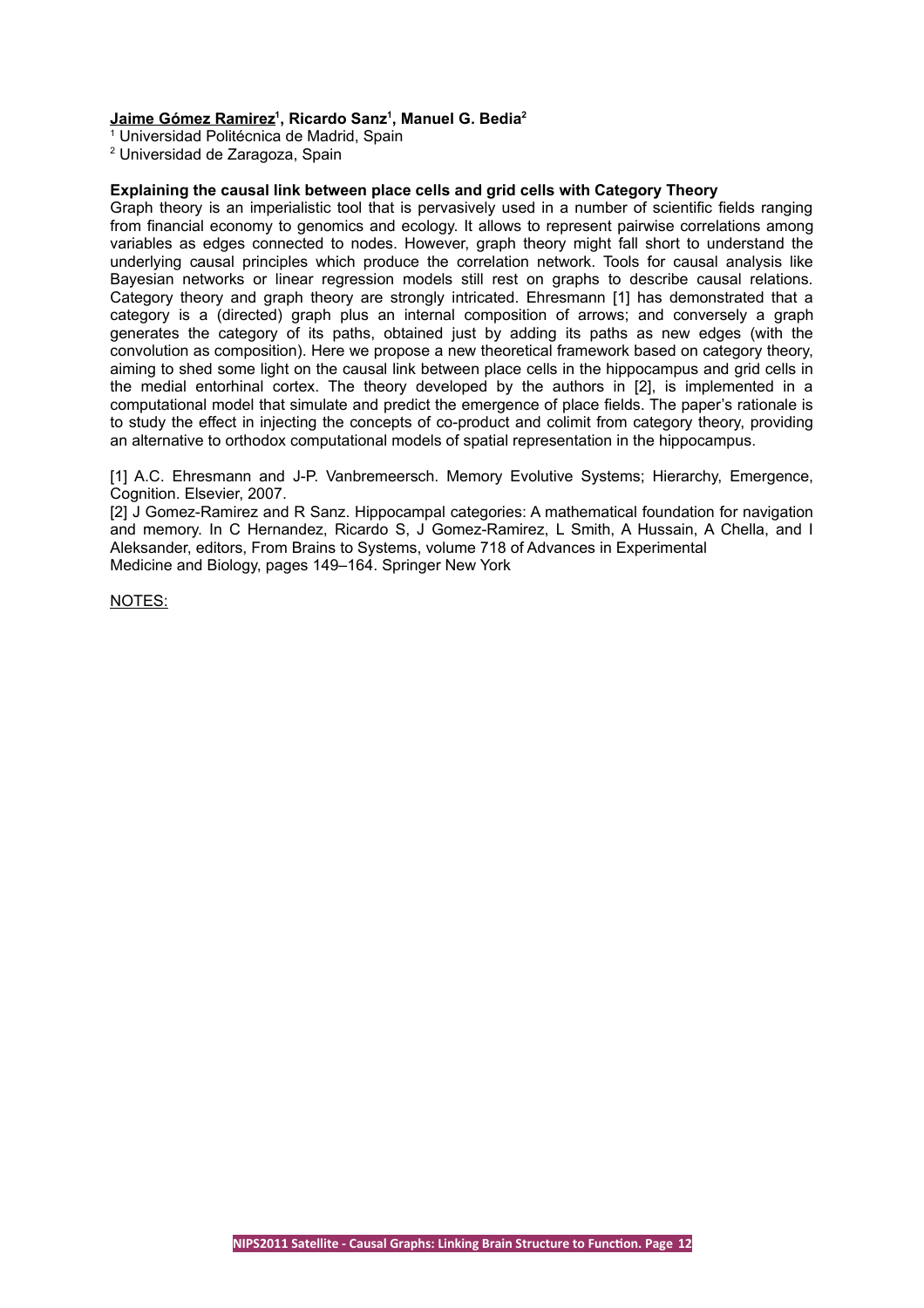#### **Martin Luessi1,2 , S Derin Babacan<sup>3</sup> , Rafael Molina<sup>4</sup> , James R Booth<sup>5</sup> , Aggelos K Katsaggelos<sup>1</sup>**

<sup>1</sup>Electrical Engineering and Computer Science, Northwestern University, Chicago, USA

<sup>2</sup> Martinos Center for Biomedical Imaging, Massachusetts General Hospital, Harvard Medical School

3 Beckman Institute, University of Illinois at Urbana-Champaign, USA

<sup>4</sup>Departamento de Ciencias de la Computacion e Inteligencia Artificial,Universidad de Granada, Spain

<sup>5</sup> Department of Communication Sciences and Disorders, Northwestern University, Chicago, USA

#### **Variational Bayesian Causal Connectivity Analysis for fMRI**

The ability to accurately estimate effective connectivity among brain regions from neuroimaging data could help answering many open questions in neuroscience. In this talk, we present a Bayesian method based on causality to obtain a measure of effective connectivity from fMRI data. The method uses a vector autoregressive model for the latent variables describing neuronal activity in combination with a linear observation model based on a convolution with a hemodynamic response function. We show that due to this modeling, it is possible to efficiently estimate all latent variables of the model using a variational Bayesian inference algorithm. The computational efficiency of the method enables us to apply it to large scale problems with high sampling rates and several hundred regions of interest, which are commonly encountered in practical settings. We provide comprehensive empirical evaluations with synthetic fMRI data to evaluate the performance of the method under various conditions, and in comparison with existing methods.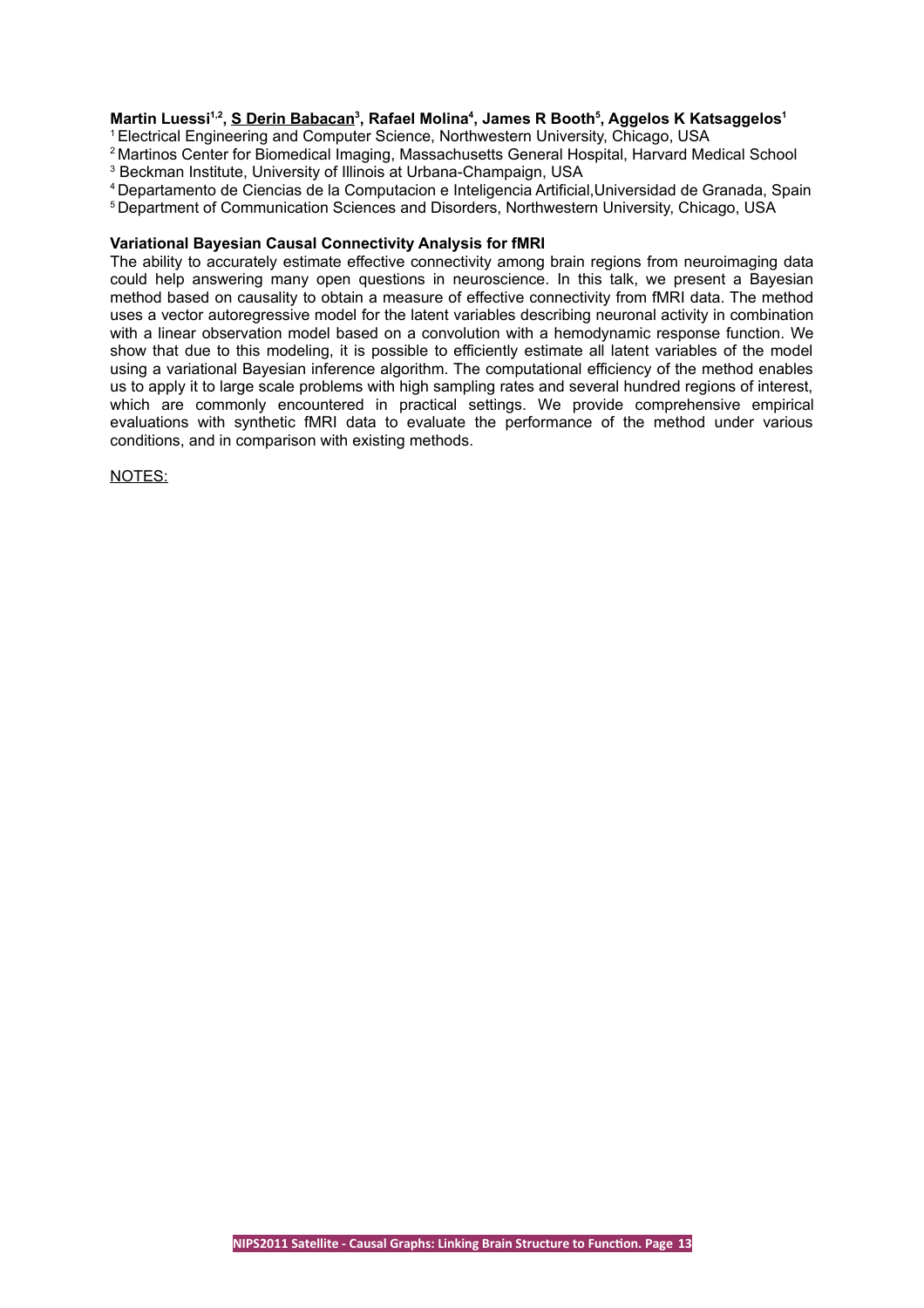#### **P. van Mierlo<sup>1</sup> , E. Carrette<sup>2</sup> , H. Hallez<sup>1</sup> , K. Vonck<sup>2</sup> , D. van Roost<sup>3</sup> , P. Boon<sup>2</sup> , S. Staelens1,4** <sup>1</sup> Ghent University, IBiTech - MEDISIP – IBBT, Belgium

- <sup>2</sup> Ghent University Hospital, Laboratory for Clinical and Experimental Neurophysiology, Belgium
- <sup>3</sup> Ghent University Hospital, Department of Neurosurgery, Belgium
- <sup>4</sup>Antwerp University, Molecular Imaging Center Antwerp, Faculty of Medicine, Belgium

#### **Epileptogenic focus localization through functional connectivity analysis of the intracranial EEG**

Epilepsy is a chronic neurological disorder characterized by recurrent seizures. Around 1% of the worldwide population has epilepsy. Approximately 30% of the patients cannot be adequately cured with anti-epileptic drugs. These patients have, so called, refractory epilepsy. Alternatively these patients can be rendered seizure free by removing the epileptogenic focus, i.e. the brain region responsible for causing the epileptic seizures. This implies the need for accurate localization of the epileptogenic focus. During the pre-surgical evaluation the neurologist identifies the epileptogenic focus through visual inspection of the intracranial electroencephalographic (IEEG) signals. An algorithm was developed to localize the epileptogenic focus more accurately based on connectivity analysis of the IEEG signals. Causality analysis was performed on the ictal IEEG in 5 patients. A time variant multivariate autoregressive (TVAR) model was estimated out of the IEEG signals by using Kalman filtering. The full-frequency Adaptive Directed Transfer Function was calculated out of these TVAR-coefficients [1]. The out-degree of the IEEG channels was visualized over time and the epileptogenic focus was identified. The IEEG channel with the maximal out-degree is pinpointed as the driver behind the seizures. In the 5 patients we found a high correlation between the estimated epileptogenic focus and the resected brain area. The proposed method is capable to localize the epileptogenic focus through the analysis of IEEG signals without prior knowledge of electrode positions in the 5 investigated patients. The results are concordant with post-operative results. This implies that the time-variant connectivity analysis of seizure onsets may add valuable information during the pre-surgical evaluation of a patient.

[1] van Mierlo P et al. , Accurate epileptogenic focus localization through time-variant functional connectivity analysis of intracranial electroencephalographic signals. Neuroimage. 2011 Jun 1;56(3):1122-33.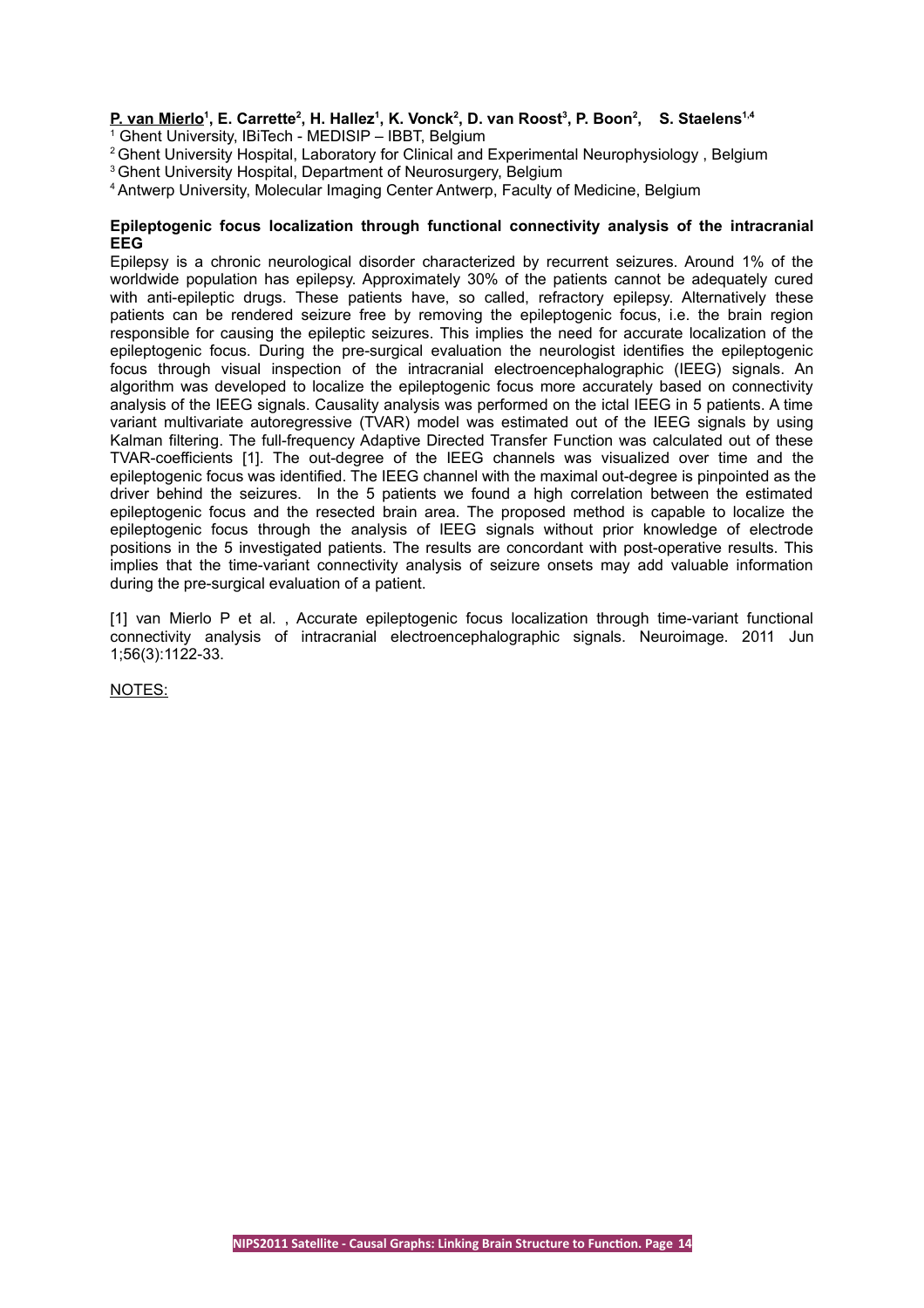#### **Christian Moewes<sup>1</sup> , Michal Bola<sup>2</sup> , Bernhard Sabel<sup>2</sup> , Rudolf Kruse<sup>1</sup>**

<sup>1</sup> Faculty of Computer Science, University of Magdeburg

<sup>2</sup> Faculty of Medicine, University of Magdeburg

#### **Brain connectivity associated with different damages of the visual system**

In this work we analyze electroencephalographic (EEG) data of patients having different visual field defects. As it has been shown in the literature, a damaged human connectome shows significant differences from an intact one regarding functional connectivity. Due to this we assume that there are significant correlations of both certain clinical parameters describing visual field defects and measures describing functional connectivity graphs. To answer this question we used EEG data from 43 patients from three different studies. Functional brain connectivities were computed using, e.g. synchronization likelihood, in the typical frequency bands. Graph measures like average path length, clustering coefficient, network density were tested for significant correlations against clinical parameters. We found out that different clinical parameters significantly correlate with typical graph measures of small world networks. This effect was prominent in all examined frequency bands to different degrees. We conclude that brain connectivity from EEG significantly correlates with damages of the visual system.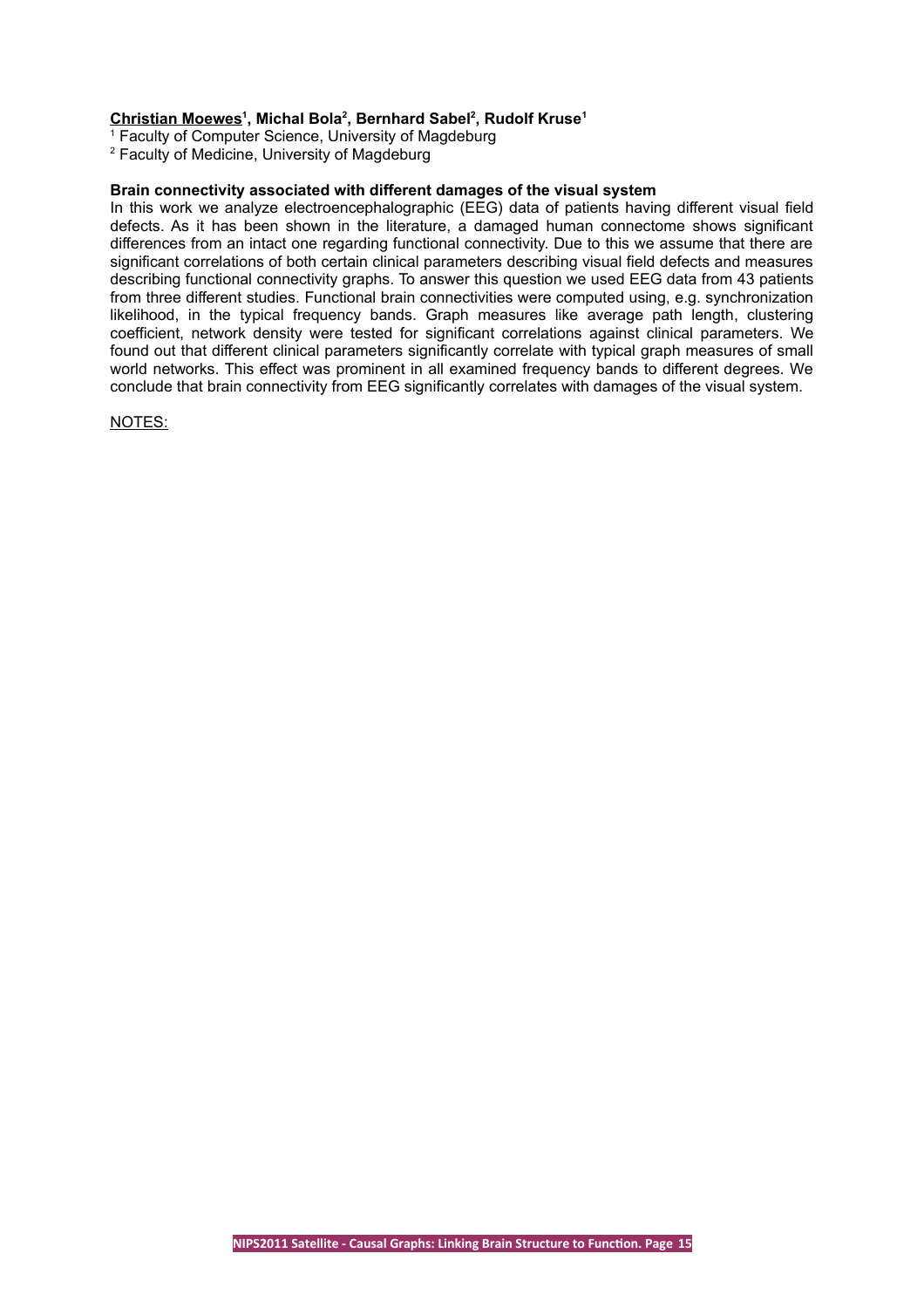#### **Anil Seth**

Co-Director, Sackler Centre for Consciousness Science School of Informatics, University of Sussex, UK

#### **Causality in neuroscience**

For decades, the main ways to study the effect of one part of the nervous system upon another have been either to stimulate or lesion the first part and investigate the outcome in the second. A fundamentally different approach to identifying causal connectivity in neuroscience is provided by a focus on the predictability of ongoing activity in one part from that in another. This approach has been made possible by the pioneering work of Wiener (1956) and Granger (1969). The Wiener–Granger method, unlike stimulation and ablation, does not require direct intervention in the nervous system. Rather, it relies on the estimation of causal statistical influences between simultaneously recorded neural time series data, either in the absence of identifiable behavioral events or in the context of task performance. Causality in the Wiener–Granger sense is based on the statistical predictability of one time series that derives from knowledge of one or more others. I will define and illustrate Wiener Granger causality (WGC) with a pragmatic focus on application to neural time-series data, including electroencephalographic and local field-potential signals, spike trains, and functional MRI signals. I will compare the method with contrasting approaches such as 'dynamic causal modeling'. Returning to theory, I will introduce some novel network-level concepts based on WGC including multivariate causality, causal density, Granger-autonomy, and Granger-emergence, and I will try to show how these concepts can shed new light on multi-scale neural causality. I will finish with some thoughts about what one should require of a measure of causality, in the specific context of the relation between network structure and network dynamics.